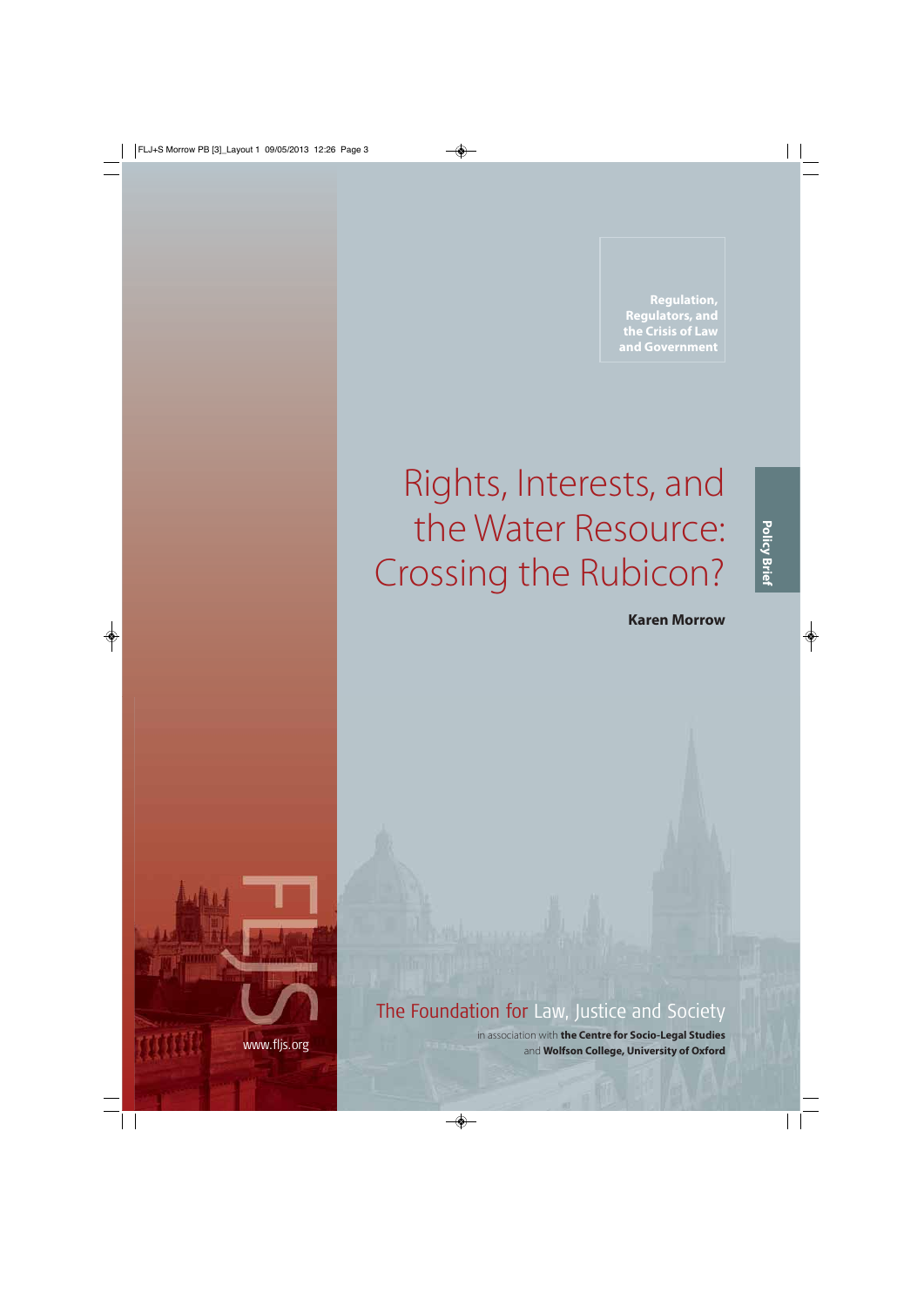### The Foundation for Law, Justice and Society

#### **Regulation, Regulators, and the Crisis of Law and Government**

This programme examines the regulatory system in the wake of the global financial crisis, assessing its current weaknesses, the role of legislative and judicial bodies, and identifying measures for future reform of both markets and regulatory regimes. It aims to shed light on the recent failures of regulators, often captive of the very industries they are meant to regulate, and examine ways to improve the accountability and effectiveness of the regulatory system.

**Printin** 

laanga

mmaso



© The Foundation for Law, Justice and Society 2013

**VICE** U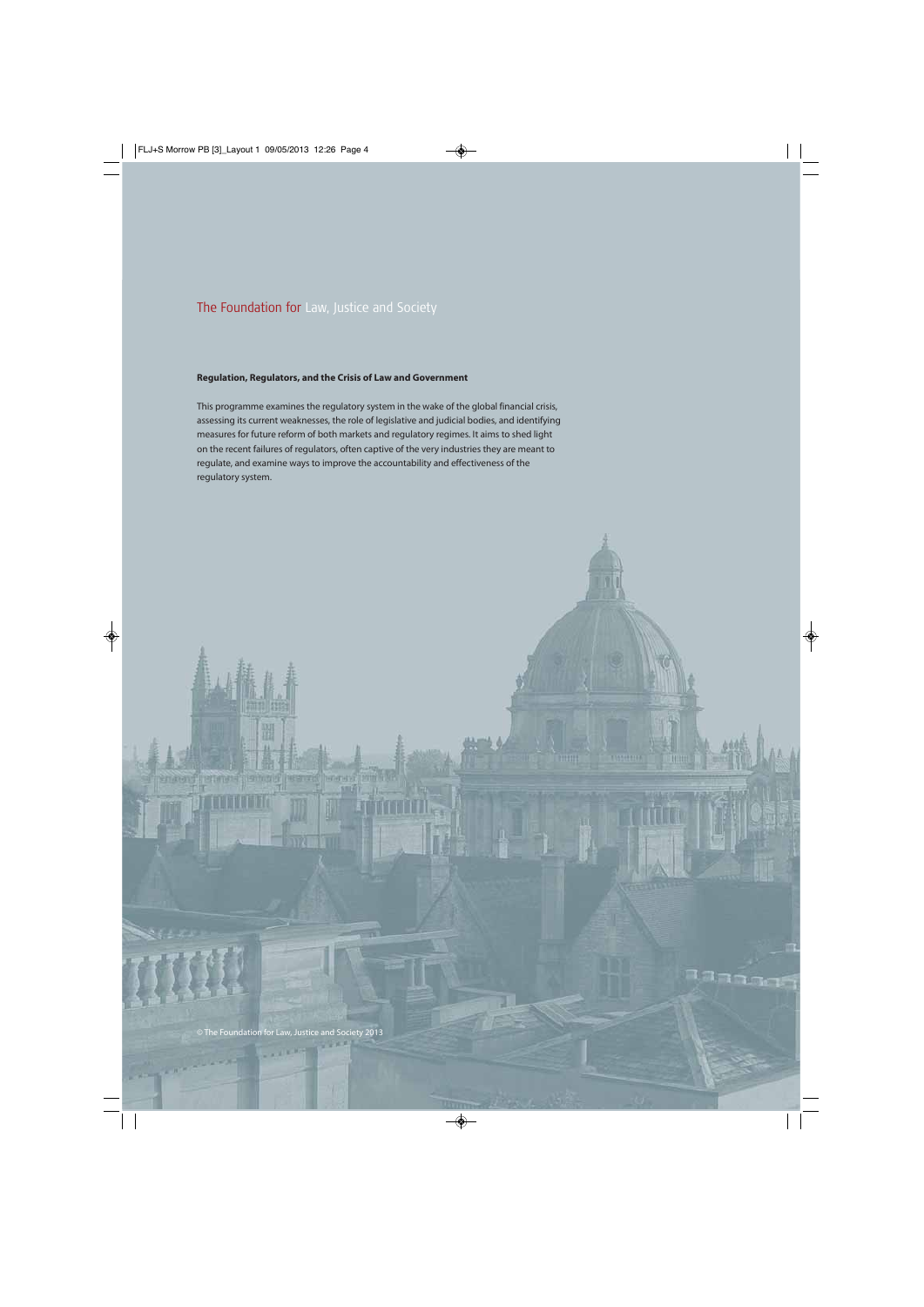# Executive Summary

This policy brief discusses the fitness for purpose of rights-based approaches to the freshwater resource.

- **n** Efforts to develop effective and sustainable governance for the global freshwater resource must account for not only the existing stresses on this resource, but also emerging and future challenges in this area caused by climate change and population growth.
- $\blacksquare$  The central point for consideration here is the vexed question of the application of rights discourse that has traditionally characterized the common law approach to the governance of the freshwater resource. This type of approach typically and contentiously sees individual rights pitted against one another and/or the wider public interest.
- $\blacksquare$  Substantive consideration of current rights-based aspects of water governance must begin by examining the nature and (often quite constrained) content of longestablished rights claims at common law between individuals in respect of conflicting uses of the water resource.
- $\blacksquare$  The nature and implications of the relationship between individual rights claims and the public interest are comparatively underarticulated. The entry into force of the Human Rights Act 1998 has both revitalized individual rights claims and added an additional element of complexity to the legal landscape, yet while individual rights claims will continue to be significant for affected individuals, they will, for the most part, be secondary to that of regulatory law.
- $\blacksquare$  The future of rights claims and the water resource may be characterized by much more radical thinking, specifically in the emerging field of wild law or rights for nature (specifically rivers), which may offer useful new approaches to developing a sustainable legal regime for freshwater governance.
- **n** The relationship between individual rights-based claims and the broader public interest in respect of environmental claims remains fraught with difficulties and inconsistencies. Whilst we are yet to reach the point of no return, the search for a holistic and sustainable approach to managing our use of, and relationship with, the water resource is an increasingly pressing one.

termining in

RIGHTS, INTERESTS, AND THE WATER RESOURCE: CROSSING THE RUBICON? . **1**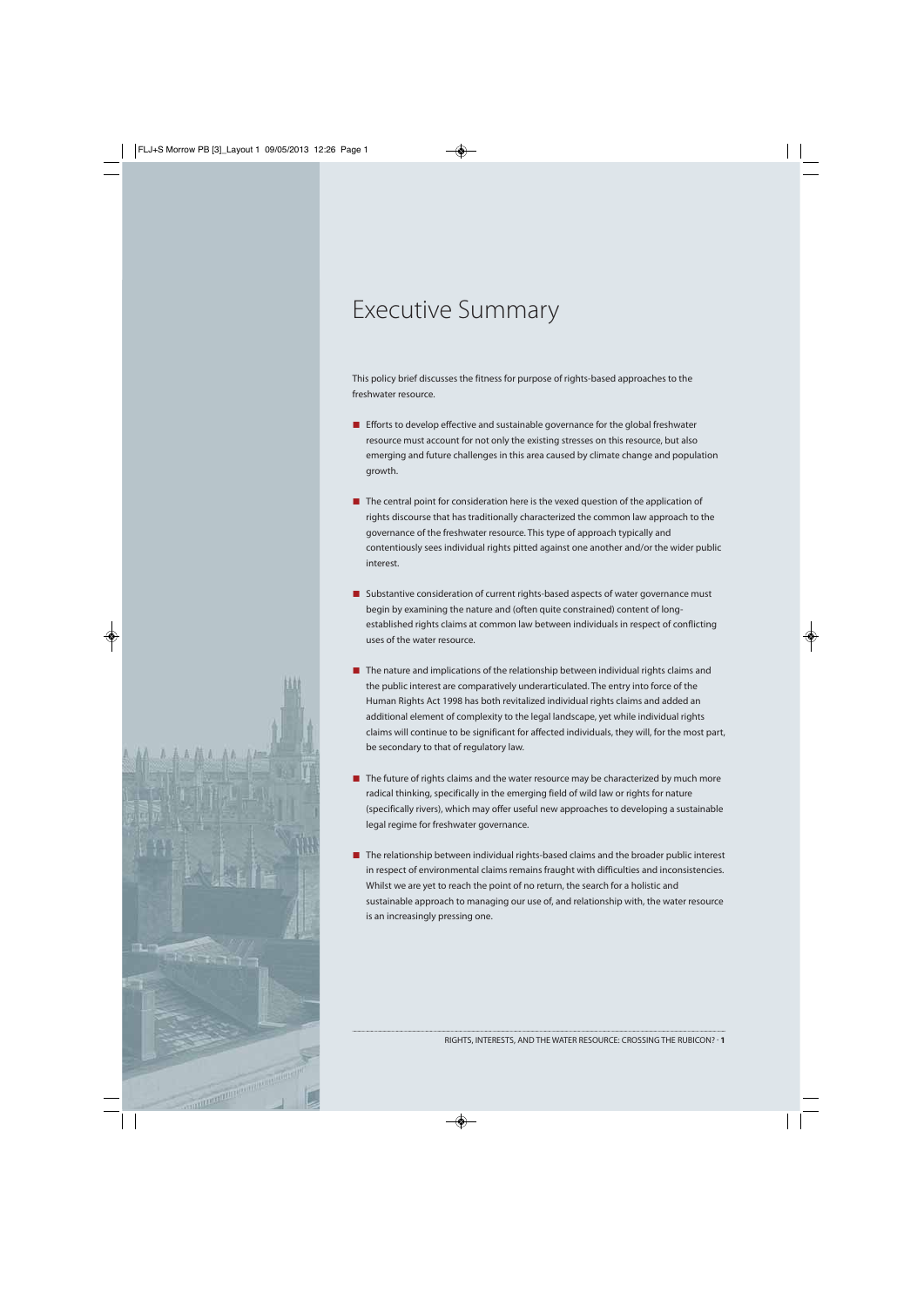# Rights, Interests, and the Water Resource: Crossing the Rubicon?

The state of water law in the UK at the present time, characterized as it is in large part by a complex and under-articulated interplay between common law and statute, gives cause for concern in areas ranging from principle to practicalities. The problems in this area seem likely to become even more apparent as the toxic cocktail of climate change, escalating population growth, and pollution is placing the freshwater resource and indeed the whole hydrological cycle under ever greater pressure. The central question explored in this policy brief is the relevance of rights-based claims to governance of the freshwater resource.

#### **Property rights, environmental claims, and the freshwater resource**

Water scarcity is becoming a chronic or acute issue (or indeed a combination of both) at all levels from the local to the global. These problems are exacerbated by the fact that the water cycle is one of the most complex and least understood elements of the biosphere. Water is by no means unique in being subject to unprecedented multidimensional anthropogenic and systemic pressures, as indicated by broader ongoing work on the nine planetary boundaries,<sup>1</sup> but it is certainly acknowledged to be in the vanguard<sup>2</sup> here both in its own right and in combination with other global systems and subsystems. To use just one example, according to Professor Will Steffen of the Planetary Boundaries Project, the safe global boundary for blue water consumption (defined as fresh surface and groundwater)<sup>3</sup> is 4,000 km<sup>3</sup>/year, yet we are already consuming in excess of 3,000 km<sup>3</sup>/year, with water scarcity set to develop at 5-6,000 km<sup>3</sup>/year.<sup>4</sup> Thus, while we are not yet at the point of no return in this area, this is definitely in prospect, unless we make profound changes in how we view and interact with the freshwater resource. It would seem clear that it is incumbent upon us to ensure that water use and the entitlements to it are organized in a principled and sustainable fashion. Nonetheless, at an international level, it is signally evident that water law (on both an institutional and a substantive level) has failed to keep pace with rapid developments in our understanding of anthropogenic impacts on the biosphere and in cognate areas of law, notably

environmental law and human rights law.<sup>5</sup> As will become apparent below, domestic law in England and Wales cannot really lay claim to particularly convincing credentials in these areas either, the law in this area being, as is the case in many states,<sup>6</sup> fragmented, opaque, and (in some parts) archaic. The focal point for the discussion that follows is the inadequacy of current law in reflecting our modern understanding of the closely interconnected complex web of individual, public, and commercial interests and environmental boundaries in this ultimately vulnerable and highly contested resource.

### **Current legal approaches towards water resources in England and Wales**

*Private rights and the water resource: extraction* Drawing on an approach rooted in Roman law, landowners cannot own flowing water at common law, and enjoy only use rights in it, although historically the difference between these two approaches would, to all intents and purposes, only have been apparent to lawyers. Insofar as individuals' rights to use water were concerned, the court's approach was initially entirely rooted in property law. This owed much to the sources of water rights, notably: riparian rights (defined as use rights in water courses held by those with proprietary interests in adjoining land) and easements (defined as the right to use another's real property for a specific purpose, which in this context allowed water use rights to be acquired by non-riparian owners in certain circumstances).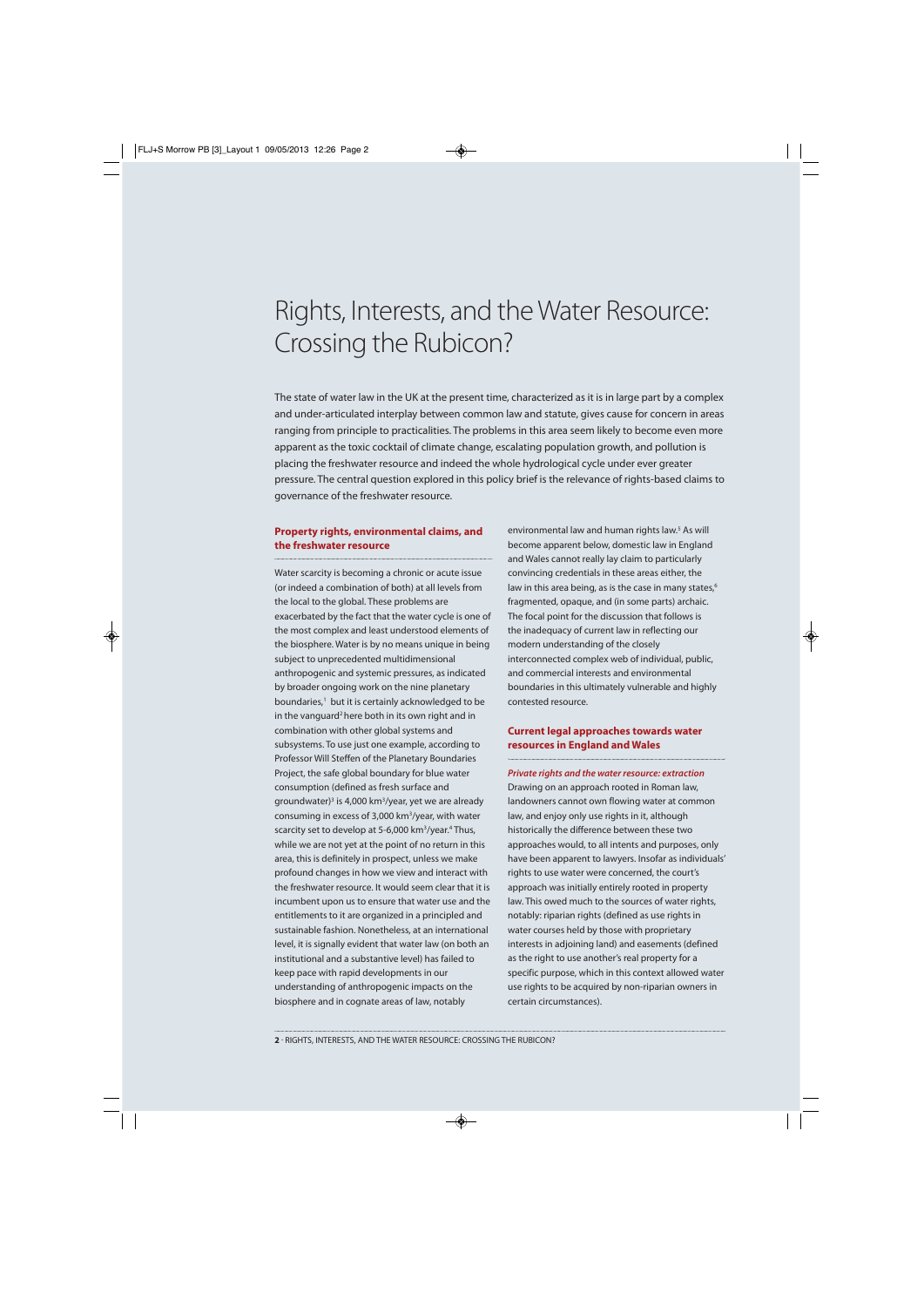Holders of riparian rights are, according to *Young & Co. v. Bankier Distillery Co.* [1893] AC 691, entitled to protection of both the quality and quantity of water in watercourses flowing adjacent to their land, in order to enjoy their use rights over it. The terms upon which riparian rights were enjoyed were definitively stated by Lord Cairns in *Swindon Waterworks Co. Ltd v. Wilts & Berks Canal Navigation* Co. Ltd L.R. 7 H.L. 697.<sup>7</sup> Under this approach, riparian rights claims took one of three guises, the first of which relates to what were termed 'ordinary or primary purposes', which extended to the use of water for domestic purposes and watering livestock. The individual's use here was without restriction, and based on the traditional 'appropriation' model of the interaction between humans and environmental resources.<sup>8</sup> While this appears to be highly favourable to individual rights claims at the expense of other rights holders downstream, this class of riparian right was soon to become a fairly limited category. Thus, it did not necessarily extend to cover the expanded demand for water imposed by the emergence of industrial agriculture (e.g., spray irrigation — see *Rugby Joint Water Board v. Walters* [1967] Ch 397). This type of use was interpreted to fall into the second category of riparian rights claims, i.e., those involving 'extraordinary or secondary purposes'. Such claims would only be upheld if they were reasonable, connected with the riparian land, and the water was ultimately (and without unreasonable delay) returned to the watercourse 'substantially undiminished in volume and unaltered in character'. Interestingly though, if these (in essence quite demanding) conditions were fulfilled, no explicit limit was placed on the amount of water that could be abstracted. The third class of riparian claim saw even less favourable treatment for individual landowners as use for 'purposes foreign to or unconnected with the riparian tenement' gave rise to no rights at common law.

However, the common law on individual extraction rights is now hedged around with statutory provisions, as seen in *Cargill v. Gotts* [1981] 1 WLR 441, where an easement to extract water was asserted. The court here was primarily concerned with the claimant's use of his neighbour's land to access a water resource, rather than the water resource itself, but nonetheless the case fell to be determined in line with the Water Resources Act

1963, which made all but minor extraction unlawful unless permitted by licence. Thus while the claimant's easement was upheld, he could only exercise his common law rights lawfully in compliance with the strictures imposed by the statute $9$ 

The case of *Ettrick Trout Company Ltd v. Secretary of State for the Environment and the NRA* [1995] Env LR 269 provides another interesting example of the interplay between the common law and statute in respect of abstraction. In 1981 the Ettrick Trout Company (ETC) took out a twenty-year lease that included a private law right to extract water from a river for their fish farm. The lease did not stipulate a limit on the amount of water that could be extracted and statute did not, at the time, require them to hold an extraction licence. ETC also held a 1978 discharge consent authorizing the release of 10 million gallons/day (mgd) of fish farm effluent. Their lease included a covenant to comply with this consent. ETC had the capacity to take 20 mgd of water from the river and did so from commencement of its operations in 1981, resulting in a 20 mgd discharge and breaching its discharge consent. Under the Water Act 1989 the extraction licence exception that ETC had benefitted from ended, though they were allowed to apply to continue to extract 'as a matter of right'. When they did so, the regulator would only authorize abstraction to the level stipulated in the discharge consent. The ETC appealed to the Secretary of State, who upheld this position, and the ETC failed to convince the court to quash this decision.

The Draft Water Bill 2012 outlines the beginning of some long-awaited modernization in regard to abstraction. One interesting development is the mooted expansion of the environmental permitting regime to cover (amongst other things) abstraction and impounding licences.<sup>10</sup> While on the face of it this move appears to strengthen the environmental credentials of water law, furthering, in practical terms, its integration with environmental law, the rationale for adopting the changes actually rests on securing greater administrative coherence,<sup>11</sup> which seems to represent a missed opportunity for more principled change. Nonetheless, where abstraction is concerned, individual rights have long been constrained in the name of other riparian owners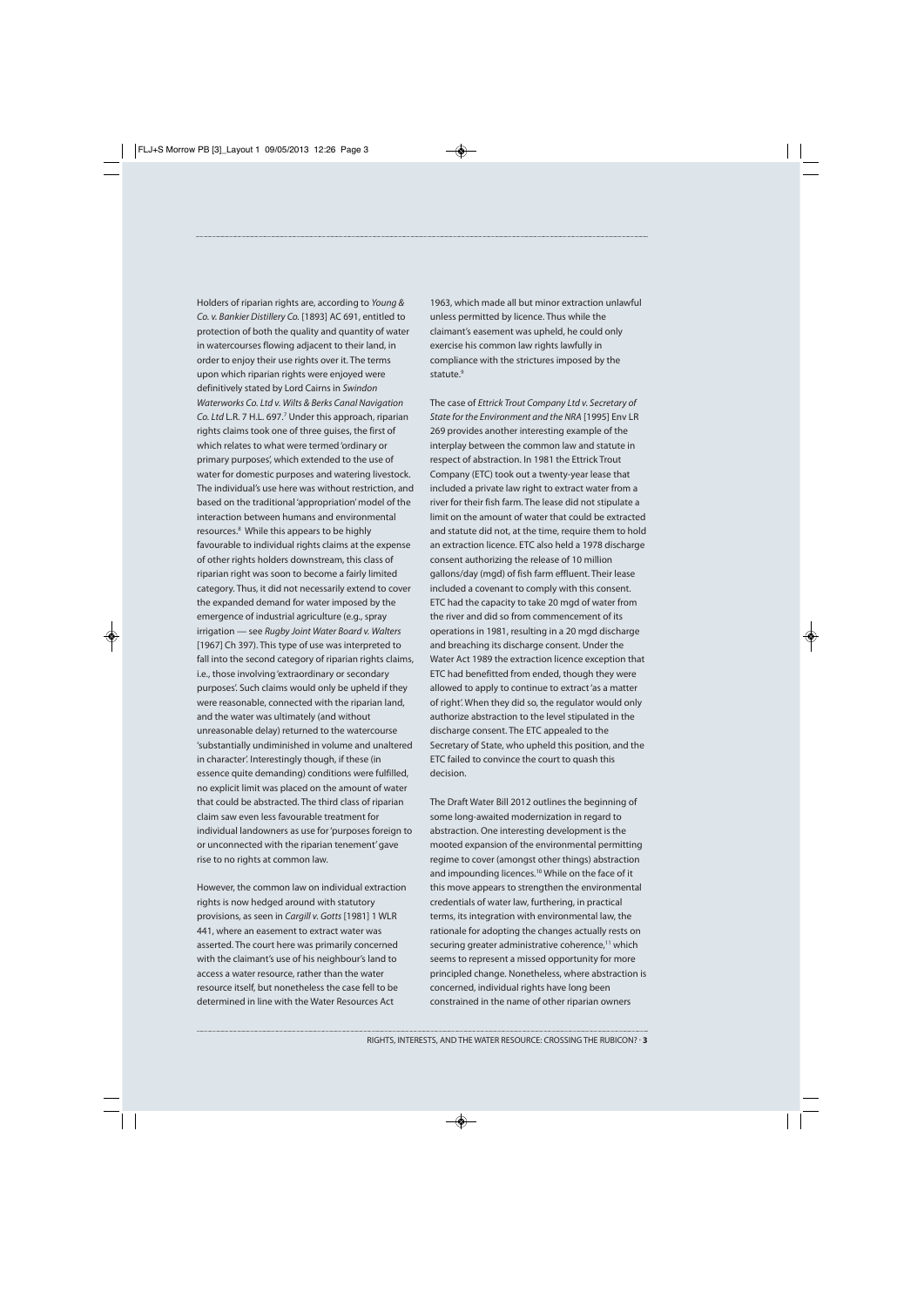and the general public interest in managing the water resource. The governance changes that are afoot do, however, suggest that environmental considerations may finally make an impact in this area, though arguably by default rather than design.

#### *Pollution*

The common law can also come into play in respect of pollution through actions to protect riparian rights from unreasonable interference by upstream users. Interference with riparian rights in such a way as to cause damage to the natural characteristics of the water will constitute an actionable nuisance (a further individual common law right enjoyed by those with a proprietary interest in land). We can see an example in *Pride of Derby and Derbyshire Angling Association Ltd v. British Celanese Ltd* [1952] 1 All ER 1326. The angling societies, in their capacity as riparian owners, complained of an alleged pollution nuisance, which had resulted in fish kills affecting their sport. Three sources were implicated: inadequately treated sewage discharged by a Local Authority; hot water discharged by British Electricity Authority; and chemical pollution discharged by British Celanese. All of the defendants were found liable. Thus, in this case, individual rights were vindicated at the expense of the operation of public utilities and industry.

The pollution of groundwater too has attracted the attention of the courts, notably in the case of *Cambridge Water (CW) v. Eastern Counties Leather* (ECL) [1994] 1 All ER 53, which involved historic pollution of the claimant water company's aquifer by past spills of percholoroethylene (PCE) from the defendant's neighbouring tannery. This became problematic when the Drinking Water Directive 80/778 came into effect, as it prohibited the presence of PCE at the levels present in CW's supply for potable water. CW was therefore forced to find an alternative supply. CW brought proceedings against ECL under a number of heads, including nuisance, but failed at first instance. However, CW succeeded in nuisance in the Court of Appeal under the rather obscure authority of *Ballard v. Tomlinson* (1885) 29 Ch D 115, which the Court deemed to provide a natural right to abstract uncontaminated groundwater. The House

of Lords allowed ECL's appeal, refusing to impose liability on ECL for damage that was not reasonably foreseeable in the 1970s when the last spillages of PCE occurred. This approach gave considerable latitude to polluters and seriously curtailed the utility of the common law of nuisance in cases involving historic pollution.

#### **Human rights claims**

Another high-profile area in which individual rights claims come into play in water cases is under the Human Rights Act 1998 (HRA), which incorporated the European Convention on Human Rights 1950 (ECHR) into domestic law. An early example is found in *Marcic v. Thames Water Utilities* [2003] UKHL 66, which involves the intersection between common law, regulatory law, and the HRA. Marcic owned a house and garden that had, since 1992, been subject to repeated flooding from sewers that had become inadequate. Marcic eventually took measures to prevent his house from being inundated, but the garden was still flooded regularly.

Thames Water Utilities (TWU) was responsible (under Water Industry Act [WIA] 1991) for these sewers and had a limited budget and many such problems to address. It therefore employed a points system to determine priorities, with cases in which houses were subject to flooding prevailing. These were so numerous that there was no realistic prospect of Marcic's situation being remedied. Marcic had a right of complaint about this to the director general of Water Services (DGWS) under the WIA, but instead he took TWU to court. His case involved civil proceedings on a number of grounds, including nuisance, all of which failed at first instance. He also used the HRA, and this was successful with reference to alleged breaches of his rights under Article 8 (privacy and family life) and Article 1 to the First Protocol (property) of the ECHR. However, Marcic was only eligible for damages from the point when the HRA came into force, leaving most of his damage uncompensated. TWU appealed and Marcic crossappealed. The Court of Appeal upheld the HRA claim but also found TWA liable in nuisance, entitling Marcic to damages for the full duration of the interference. Furthermore, the Court viewed the statutory remedy under the WIA as unsuitable to address Marcic's needs. In considering how to arrive at a 'fair balance' between the rights of the individual and the public interest, the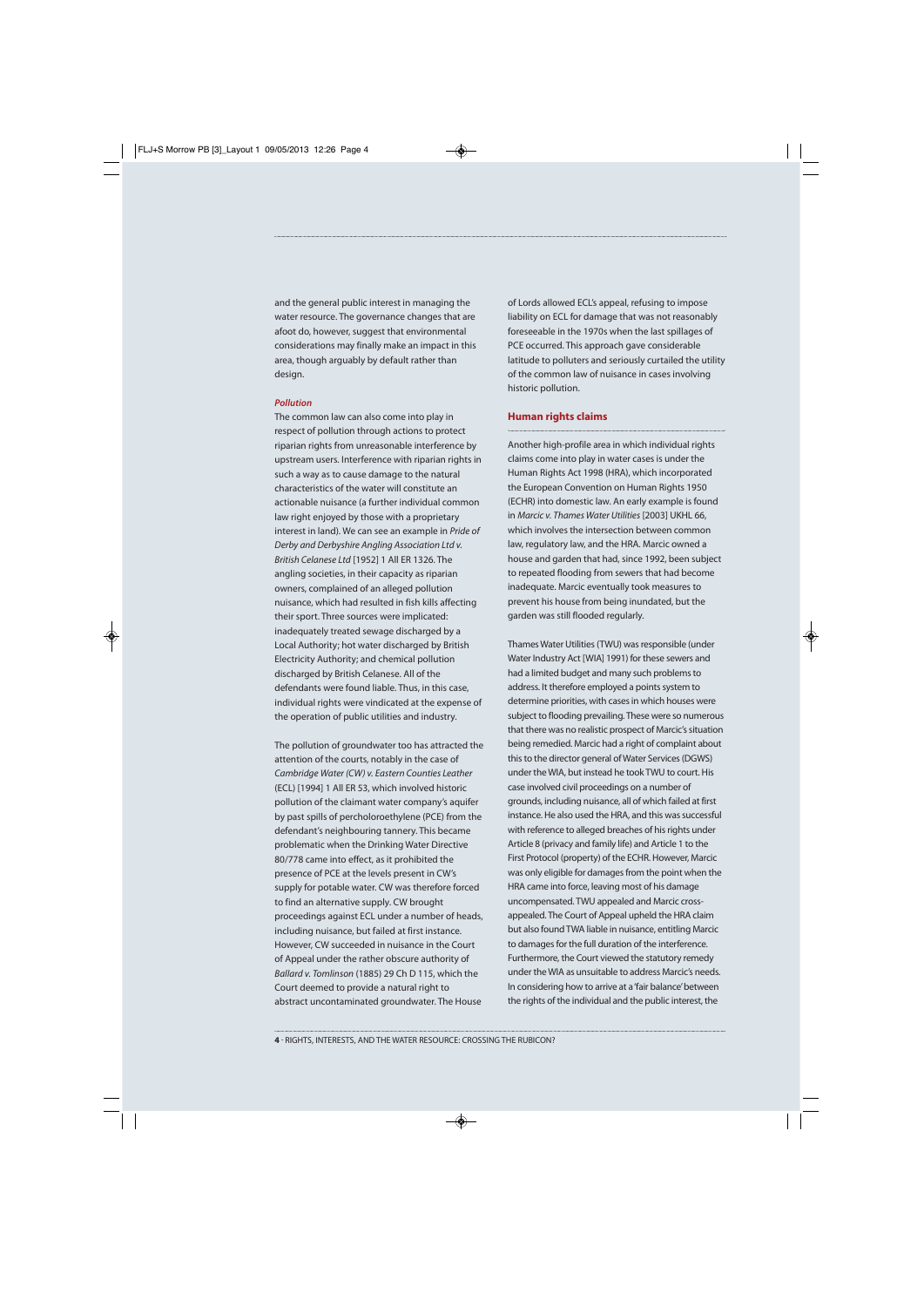Court intimated that compensation was central. The Court of Appeal's approach was extremely controversial, not least in allowing the common law and Convention rights to displace a specific statutory regime and in raising the spectre of civil liability for statutory undertakers on an enormous scale, with the potential to divert scarce resources away from their operational responsibilities. TWU appealed successfully to the House of Lords, which deemed the WIA regime, together with the courts' supervisory judicial review jurisdiction, adequate to protect the individual's rights. They saw a parallel common law right to sue, effectively supplanting the statutory regime, as highly undesirable. Furthermore, the Law Lords deemed the DGWS better placed than the courts to determine the appropriate balance between someone in Marcic's position and TWU's other customers.

In essence, in *Marcic* the Lords were returning to the orthodox position, largely settled in the nineteenth century, that the common law should not impose obligations (including those of nuisance) on a statutory undertaker that were inconsistent with the specific statutory regime that Parliament had put in place governing their activities. The primacy of the statutory context was underlined by Lord Nicholl, who pointed out that, in so far as nuisance claims were concerned, TWU was 'no ordinary occupier of land', as the sewers were vested in it by statute, and that had to be the starting point for considering claims. Lord Hoffman added the distinction that, in situations involving statutory undertakers, the broader impacts that would result from any determination required that the courts not treat the matter as a simple *inter partes* dispute. Thus, we can conclude from *Marcic* that it remains the case, even in the context of the HRA which in some ways brings individual rights more squarely to the fore than hithertofore, that individual rights claims operate in a complex context in which public (and indeed commercial) interests compete, which makes determining cases a sensitive and highly nuanced matter.

#### **A (much) more radical rights approach: rights for nature?**

In marked contrast to the fairly mainstream discussion of rights thus far, we will conclude by taking an unorthodox direction in a brief consideration of one strand of broader Earth Jurisprudence/Wild Law

thought that espouses extending rights-based approaches to nature itself. This type of approach seeks to establish an alternative to the established exploitative Earth/human paradigm by according intrinsic value to nature with a view to achieving functional sustainability. This type of thinking is already making its presence felt in law, for example in Ecuador's provision for the rights of nature in its 2008 Constitution and Bolivia's 2010 Law of the Rights of Mother Earth.12 Civil society too has been active in this area, launching the Universal Declaration of the Rights of Mother Earth<sup>13</sup> at the World People's Conference on Climate Change and the Rights of Mother Earth. Wild law influenced elements also appeared in the official UN Rio+20 process14 and in the civil society People's Sustainability Treaties initiative<sup>15</sup> that emerged alongside it.

#### *Rights for rivers? The Whanganui river, New Zealand*

Espousing legal rights for nature/natural entities is not limited to South American states or the international arena, as evidenced by the decision in 2012 to accord legal rights to New Zealand's Whanganui River. This involved an historic agreement, under the Treaty of Waitangi, between the New Zealand government and the Whanganui River Maori trust, which accords legal personality to the river. Though full details are yet to be finalized, a member of the government negotiating team specifically referred to what was envisaged as placing the river in a position akin to that of a company. Its rights are to be secured through the offices of two guardians, one from each party to the agreement. Significantly for present purposes, the agreement does not create water rights or affect the rights of private riparian owners (and wild lawyers might argue that its effectiveness is set to be significantly hampered as a result), though it does ensure that the river cannot be owned hereafter.16 This creative approach offers food for thought in allowing a dimension of rights talk that relates to the interests of the river in its own right and not only to those of the humans using its waters. Such a view arguably allows for a systemic approach to be taken to decisions about the river, considering its well-being and finding a route to holism that is absent in the atomistic common law view of the freshwater resource.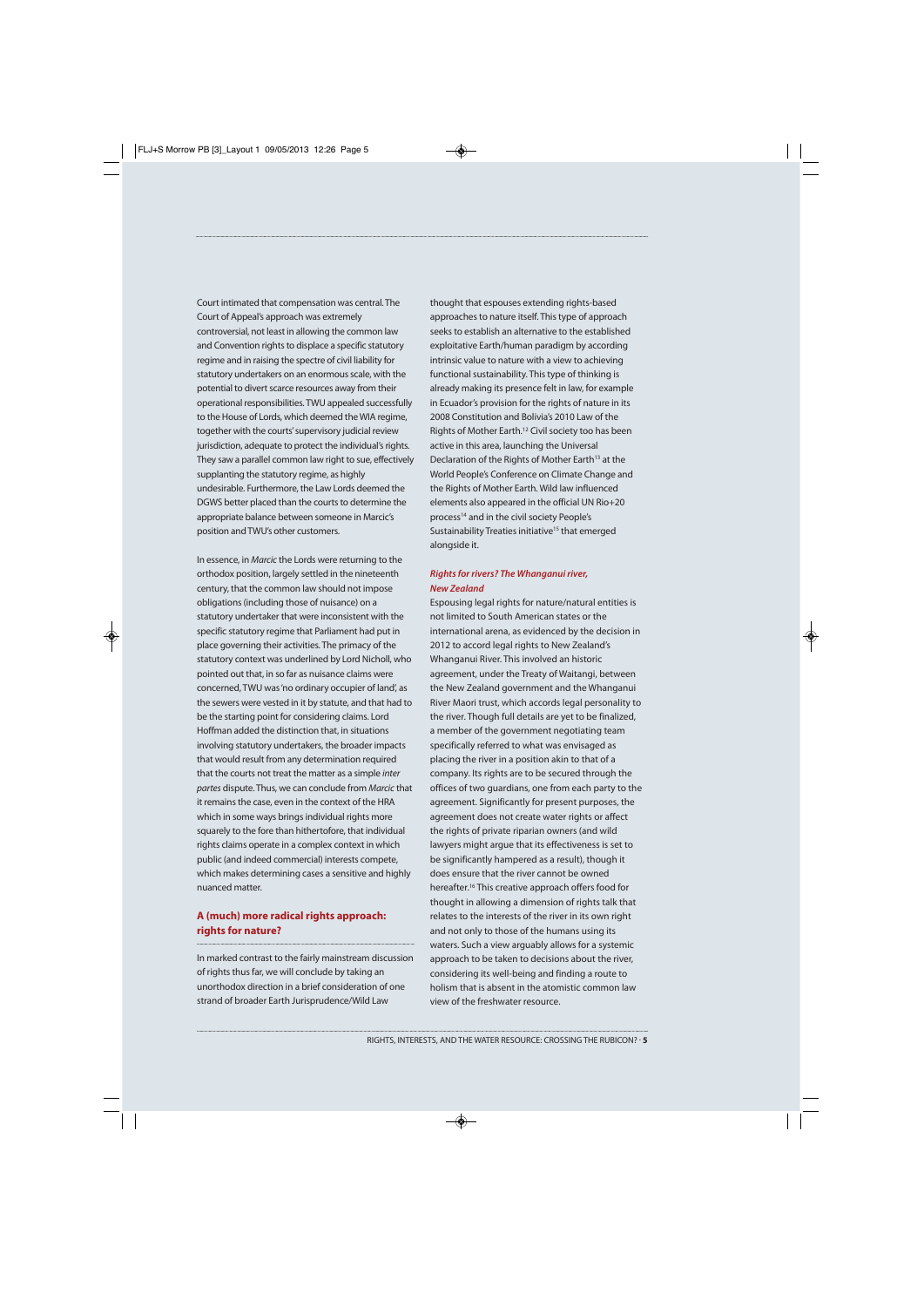#### **Conclusions**

#### *Private rights, the public interest, and regulation*

While the need to map the contours of the interplay between modern regulatory law and private law rights might seem almost too obvious to state, the reality is that this is an area that has generated relatively little case law. Carnwath LJ, in *Barr v. Biffa Waste Services Ltd* [2012] EWCA Civ 312 suggests that this is because these issues are 'relatively straightforward',17 but this is debatable. The Court here was hearing an appeal from Coulson J's decision dismissing a group action<sup>18</sup> in respect of nuisance caused by smell from a licensed waste tip operated by Biffa. Despite licence conditions, the application of various technical fixes, and a prosecution, problems persisted, and the claimants brought an action in nuisance arguing that their common law rights subsisted in the face of both the regulatory regime and Biffa's permit under it. Allowing the appeal, Carnwath LJ reiterated that:

*The common law of nuisance has co-existed with statutory controls, albeit less sophisticated, since the 19th century. ... Short of express or implied statutory authority to commit a nuisance ... there is no basis, in principle or authority, for using such a statutory scheme to cut down private law* rights.<sup>19</sup>

Thus, the continued importance of the common law as the guarantor of redress for individuals whose individual rights are adversely affected by environmental pollution has, for now at least, once again been underlined.

#### **Policy implications**

In summary, it appears to be the case that the relationship between individual rights-based claims and the broader public interest in respect of environmental claims remains fraught with difficulties and inconsistencies. Thus *Marcic* demonstrates that, in the context of the HRA, which draws on the ECHR regime where the conflict between individual rights and the broader public interest arises repeatedly, states are entrusted with providing statutory regimes that

arrive at an appropriate accommodation between individual rights and the public interest. This is, however, problematic where these decisions cause individuals to bear the brunt of pollution in this regard — although compensation does offer a potential means to address this. The *Biffa* case shows the common law of nuisance being employed in order to deal with a like issue. This case in principle also raises the question of how to arrive at an apt accommodation between protecting these private rights and giving effect to the broader public interest in managing the impacts of anthropogenic pollution. In the instant case Biffa was actually pioneering a new disposal methodology on this site that would subsequently be rolled out nationwide, though arguably the teething troubles that would emerge as a result were not fully anticipated or addressed in the regulatory process. In fact the nuisance problem had been addressed, albeit after a number of years, before the case came to court, and so this case too came down to offering compensation for the interference that had taken place — although significantly, had the problem still been an ongoing one the claimants would have been entitled to seek an injunction that could have curtailed or even ceased disposal operations — a very different outcome in terms of achieving an apt accommodation between individual rights and the public interest — and it would have required a creative exercise of the court's discretion in order to achieve this. This perspective would apply equally well to a nuisance case involving an individual's user rights in the freshwater resource being pitted against the broader public interest in the regulation of that resource. This is an area where the question of apt accommodation, always a nuanced one in the history of the law, will require careful recalibration as we reach the blue water planetary boundary. Here we are yet to reach the point of no return, but it is a very real prospect that needs to be addressed in the search for a holistic and sustainable approach to managing our use of, and relationship with, the water resource. There is, it would seem, still time to rethink this complex area — but it is not unlimited, and the problem is an increasingly pressing one.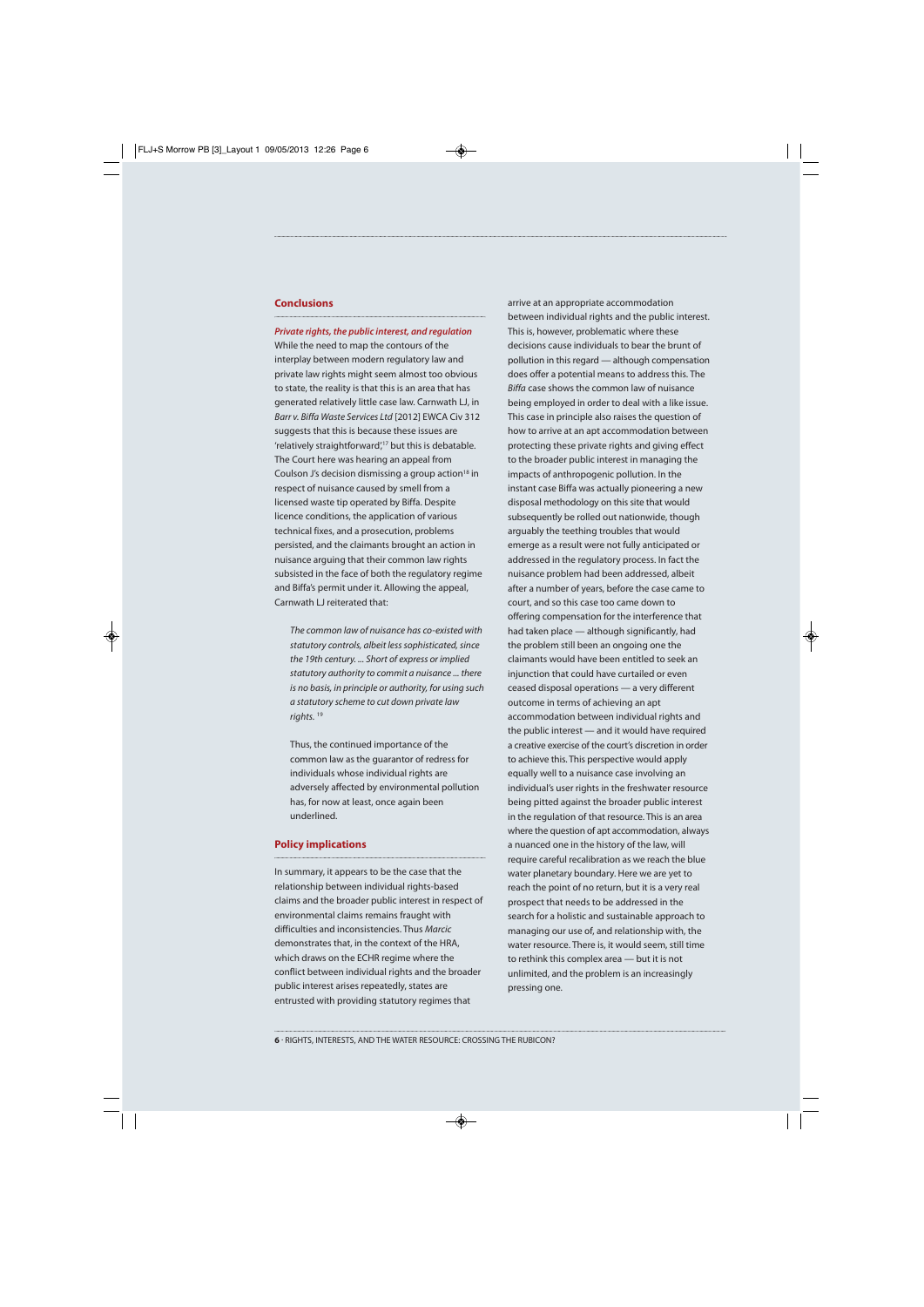#### **Notes**

- 1. See, for example, Stockholm Resilience Centre, 'The Nine Planetary Boundaries' at
- www.stockholmresilience.org/research/researchnews/tippingtowardstheunknown/thenineplanetaryboundaries.4.1fe8f33123572b59ab8 0007039.html (accessed 1 August 2012).
- 2. See The Stockholm International Water Institute (SIWI) (2009) 'Water: At the Tipping Point?', *Stockholm Water Front: A Global Forum for Water Issues* No. 3-4 (December) at http://www.siwi.org/documents/Resources/Water\_Front/WF\_3-4\_2009.pdf.
- 3. See www.waterfootprint.org/?page=files/Glossary (accessed 27 March 2013).
- 4. Steffen, W. (2009) 'Tipping Elements, Planetary Boundaries and Water', *Stockholm Water Front: A Global Forum for Water Issues* No. 3-4
- (December) at www.siwi.org/documents/Resources/Water\_Front/WF\_3-4\_2009.pdf, pp. 10-12 at p. 11 (accessed 24 February 2013). 5. See, for example, Cullet, P. (2011) 'Water Law in a Globalised World: the Need for a New Conceptual Framework', *Journal of Environmental Law* 23.2: 233-54.
- 6. See Hodgson, S. (2004) 'Land and Water The Rights Interface', FAO Legislative Study 84, at www.fao.org/docrep/007/y5692e/y5692e00.htm (accessed 28 February 2013).
- 7. At p. 703. This approach was endorsed by the House of Lords in *McCartney v. Lough Swilly Railway Co. Ltd* [1904] AC 301.
- 8. Coyle, S. and K. Morrow (2004) *The Philosophical Foundations of Environmental Law.* Oxford: Hart.
- 9. *Cargill v Gotts* [1981] 1 WLR 441 at p. 446.
- 10. Draft Water Bill Clauses 26-27 and Schd 6 at www.official-documents.gov.uk/document/cm83/8375/8375.pdf (accessed 28 March 2013).
- 11. Draft Water Bill, Explanatory Notes, paras 90-96.
- 12. See Adelman, S. (2012) 'Rio+20: Sustainable Injustice in a Time of Crises', *Journal of Human Rights and the Environment* 4.1: 6-31.
- 13. 'Universal Declaration of the Rights of Mother Earth' (2010) at *http://therightsofnature.org/universal-declaration/* (accessed 3 August 2012).
- 14. See Morrow, K. (2012) 'Rio +20, the Green Economy and Re-orienting Sustainable Development', *Environmental Law Review* 14.4: 166-297.
- 15. See Morrow, K. (forthcoming 2013) 'Peoples' Sustainability Treaties at Rio+20: Giving Voice to the Other'. In: P. Burdon (ed.) *Wild Law In Practice.* Oxford: Routledge.
- 16. Shuttleworth, K. 'Agreement entitles Whanganui River to legal identity', *The New Zealand Herald* (30 August 2012), available at www.nzherald.co.nz/nz/news/article.cfm?c\_id=1&objectid=10830586 (accessed 22 February 2013).
- 17. At para 5.
- 18. There were 152 claimants in total, thirty of whom were defined as 'lead claimants'.
- 19. At para 44.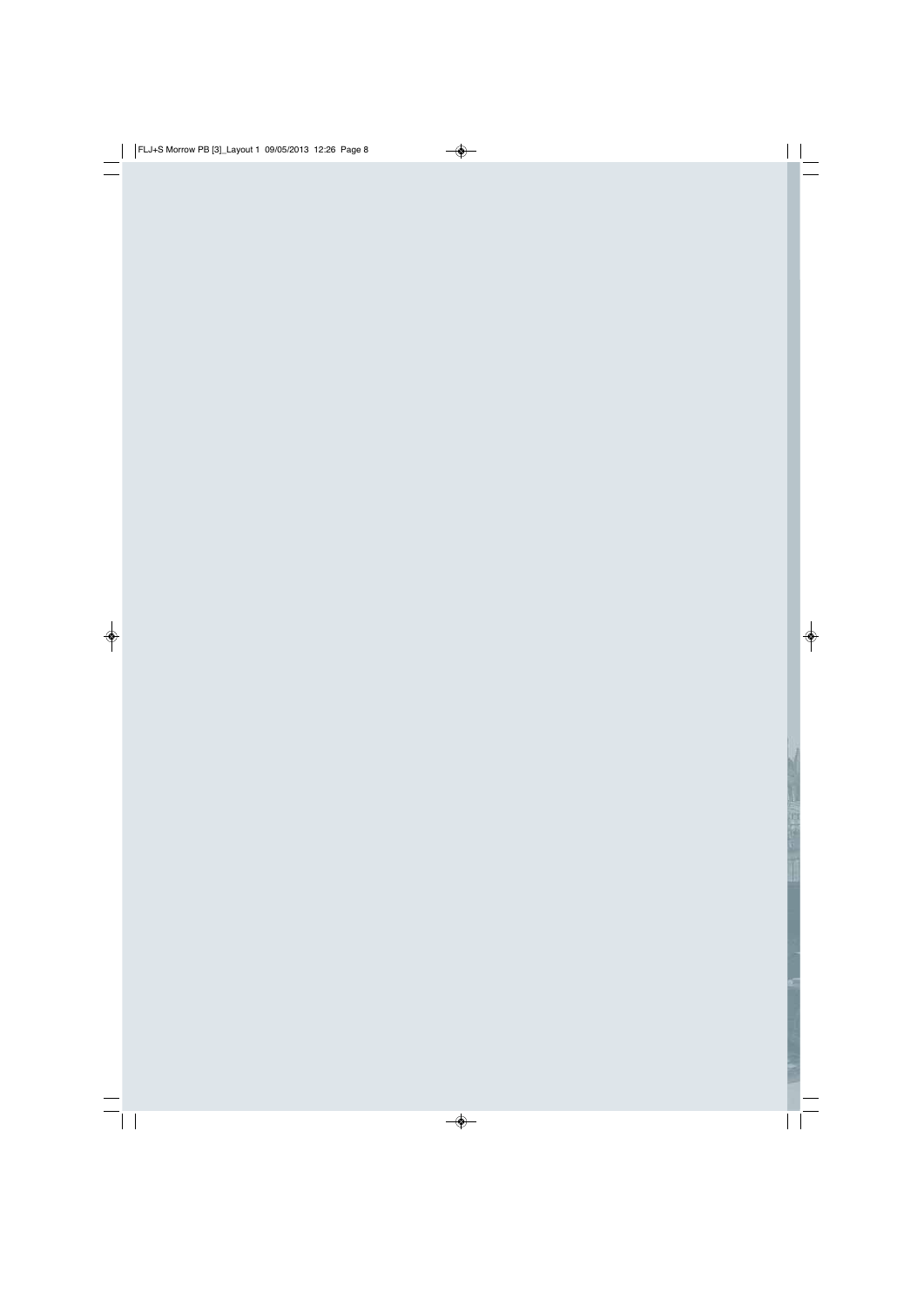